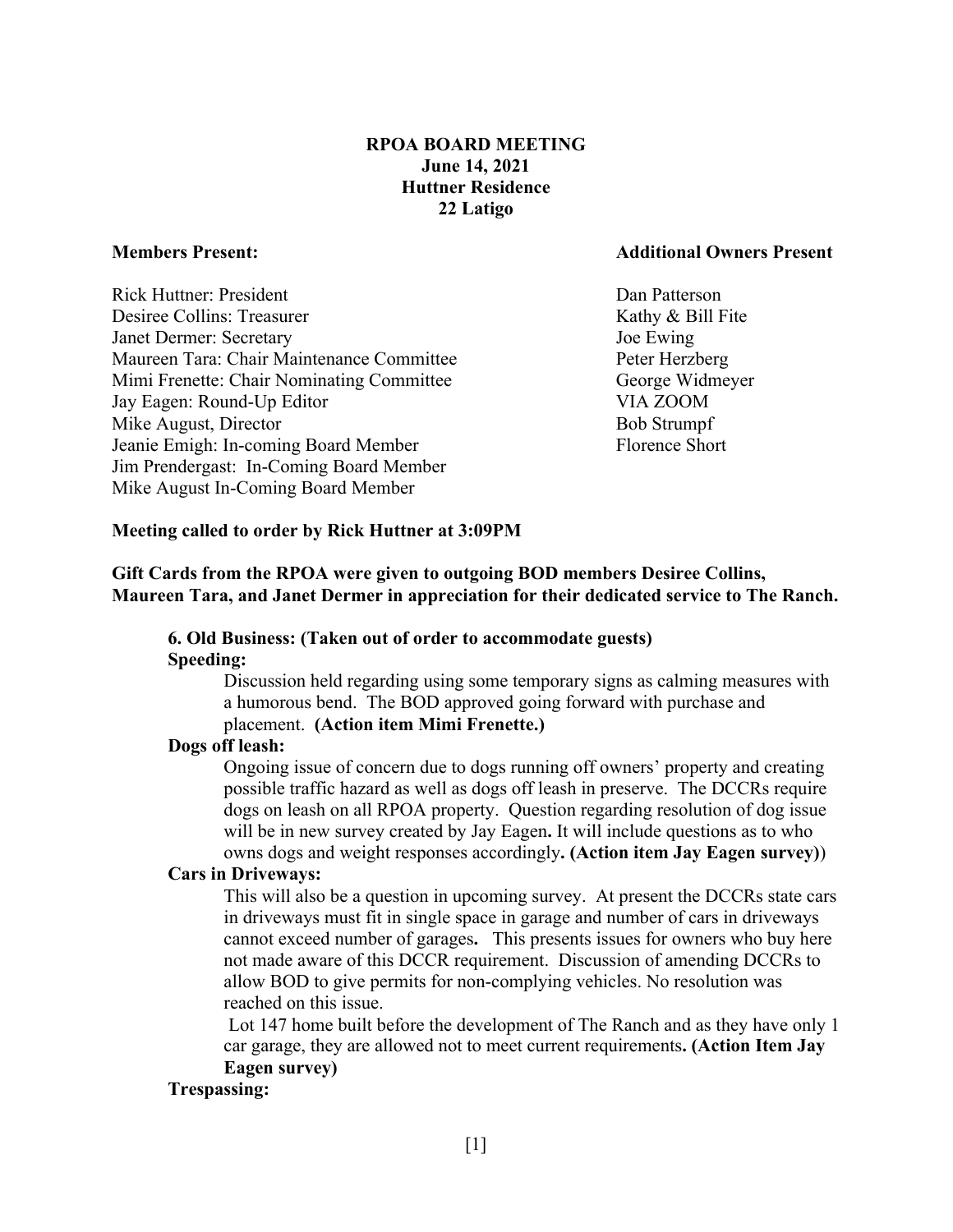This will be a question in upcoming survey. DCCRs describe RPOA as private property for use by owners and guests. A number of owners have expressed concern about the use of RPOA property by neighbors and others. More specific signage indicating non RPOA residents are trespassing was approved by the BOD. The new signage will be posted in the preserve, at the road entrance off Hwy 550 and at the pathway that parallels the Goodman fence coming from Hwy 550**. (Action item Desiree Collins who will consult with Dot Wehrly on wording.)** 

## **2. Approval of the Minutes for BOD Meeting of May 17, 2021:**

BOD voted unanimously to approve the May 17, 2021 minutes

### **3. Reports of Officers and Standing Committees**

#### **President's Report: (Issues discussed in old business)**

#### **Secretary Report:**

Secretary elect Jeanie Emigh received approval from BOD to amend New Owner's Information from to include a line to give BOD permission to communicate official business via email. Colorado law requires permission be received. Owners attending annual meeting signed form to permit this and other owners currently residing at The Ranch will be asked to sign the form. The data base will be updated to indicate if permission given or denied.

BOD gave approval to amend Rental Information Form to delete age question of occupants as this is not permitted under Colorado law.

#### **Treasurer/ Finance**

Report given at Annual Meeting. We are slightly over budget due to Earthscapes billing for both May and June and ongoing irrigation issues including the need to replace Bear Park pump motor.

# **Architectural – Mimi Frenette and Dan Patterson for Judy Burgess**

#### **Completed:**

**Lot 23**  Painting color on garage door resolved. **Lot 76** Final approval of backyard fence installation given **Lot 10** Approved paint color for exterior of home **Lot 49** Approved replace decks and steps with Trex **Lot 32** Approved removal and installation of new hot tub **Lot103** Approved split air conditioner for upstairs **Lot 30** Approval given to replace and extend deck and front walkway with Trex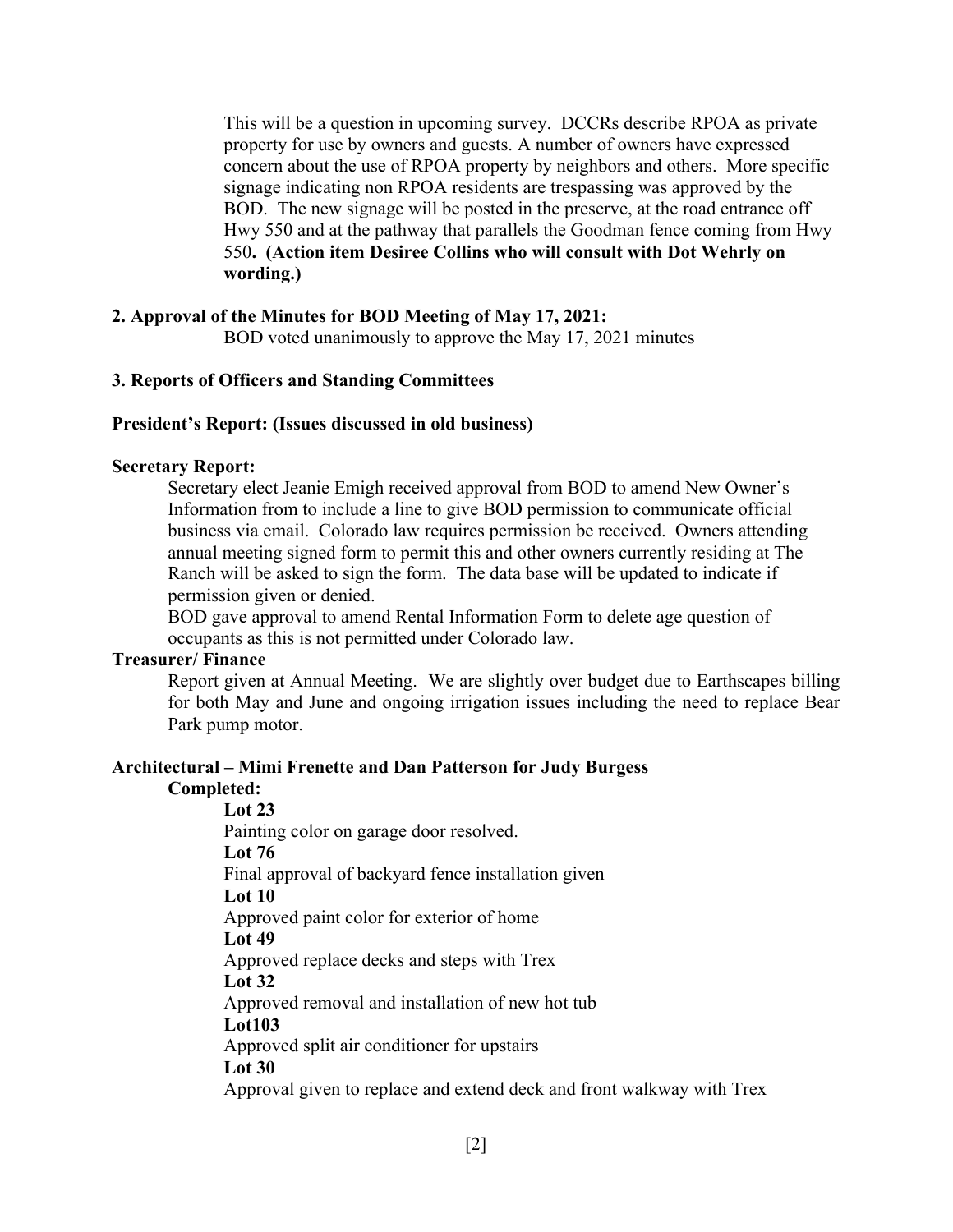**Lot 40** Approval given to replace storm doors **Lot 21** Cancelled plans for building new home. Lot sold back to former Ranch owners

#### **Active:**

#### **Lot 78**

Approval given to replace back door, install low wattage solar lights on walkways, mulch and place rock border around tee and left of garage by utility box **Lot 72** Reactivate previously approve plans ` **Lot 84** Approval given to paint house and gazebo in existing color **Lot 4** Approval given to install Ac with existing forced air heat system

## **Pending:**

#### **Lot 18**

Final approval or remodel awaiting installation of gutters and landscaping **Lot 96** Approved installation of solar panels **Lot 107** Approved re-stain of house and deck with same colors

Discussion was held regarding new owners not knowing rules particularly regarding architectural rules. Colorado law requires new owners receive copies of by-laws and DCCRs but this does not appear to be happening. Suggestions were made to send letters to real estate agents, realtor board, and title companies. At present Jeanie Emigh visits new owners to get consent forms for the data base and to give them copy of directory. She covers items in DCCRs and mentions that owners need to review the them and architectural rules prior to doing work on their homes. A suggestion was made and board approved formation of a Welcoming Committee who will come back to board with suggestions for welcoming new owners to The Ranch. **(Action item Jeanie Emigh and Dan Paterson)**

Dan Patterson discussed that he was only current member of Architectural Committee currently at The Ranch. Judy Burgess and Jill Ward agreed to serve as co-chairs for one year. Dan made an announcement at The Annual meeting requesting volunteers and a sign will be posted in mail room so that the Architectural Committee can go forward appointing new chair and committee members.

#### **Maintenance Committee -Maureen Tara**

Goodman Fence:100-foot section of the fence will be need to be replaced but we are awaiting fencing material as lumber costs are very high.

Discussion was held on the cost of the sign selected by owners to replace entrance sign. The cost of solid versus tubular steel will have to be determined. As there is no contractor coordinating the removal and installation of a new sign Maureen is working on this issue and will continue to